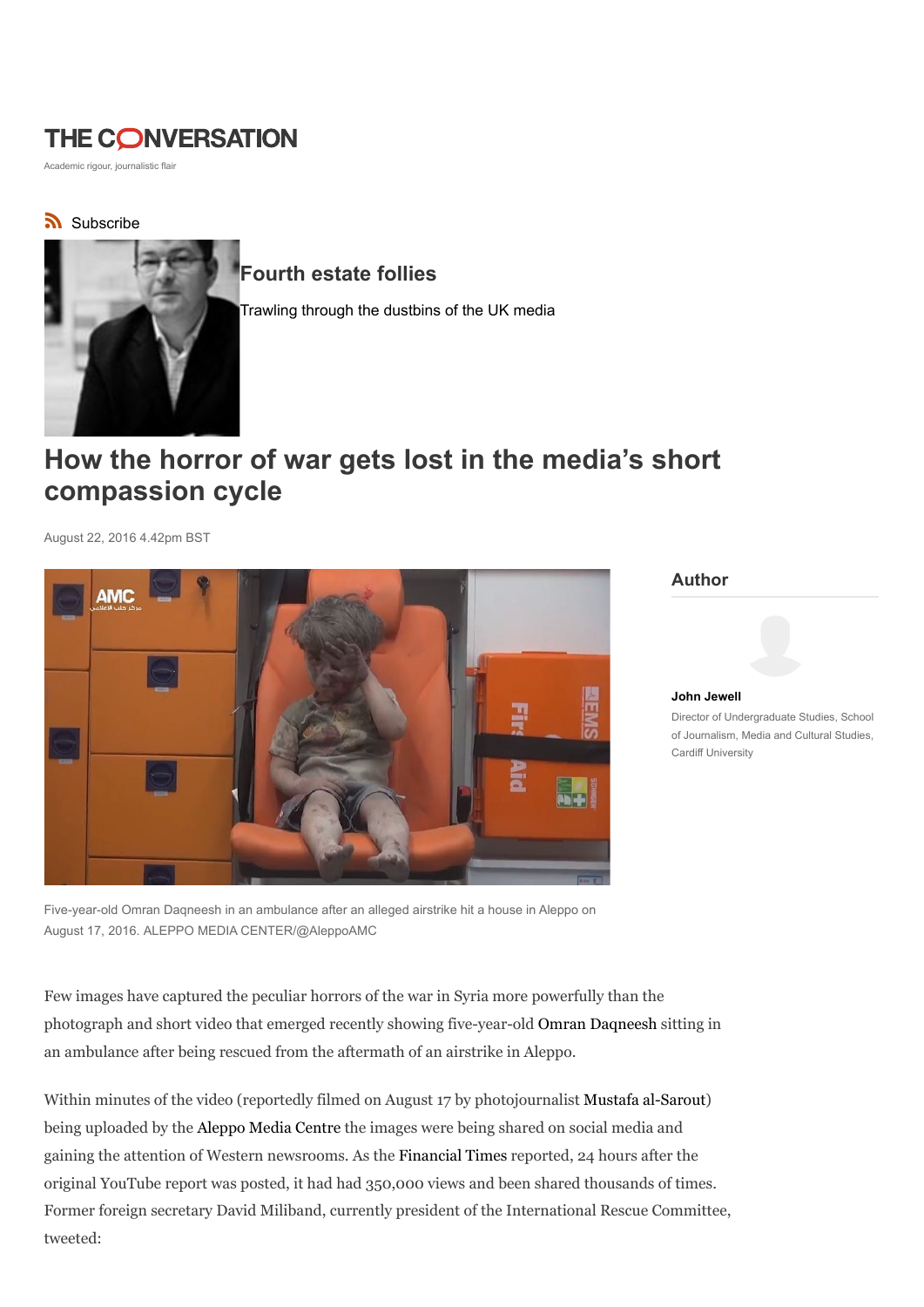

In the UK, Omran's image adorned the front page of Thursday's The Guardian and Times . As Mailonline proclaimed "Image of Aleppo boy shocks world", The Sun called Omran, "the young lad [who] reminded the world of the horror inside the war-torn nation".

Though there were, perhaps inevitably, some claims that these events were staged and little more than anti-government propaganda, it's not hard to see why, to use the tabloid exaggeration, these images captured the world's attention. It is Omran's preternatural response to what's going on that is immediately arresting. Sitting patiently in the oversized orange chair, he seems oblivious, or indifferent, to the hell around him. His innocence is symbolised by this lack of emotion and stillness – which may emphasise the appalling normality of what he is experiencing.



It is reasonable to say, too, that with his longish, unruly hair and shorts and tee-shirt, Omran easily fits the Western archetype of a scruffy little boy. As Anne Barnard pointed out in the New York Times, his rumpled shirt bears the insignia of the Nickelodeon character, CatDog. This little boy could be your son – if the circumstances were different.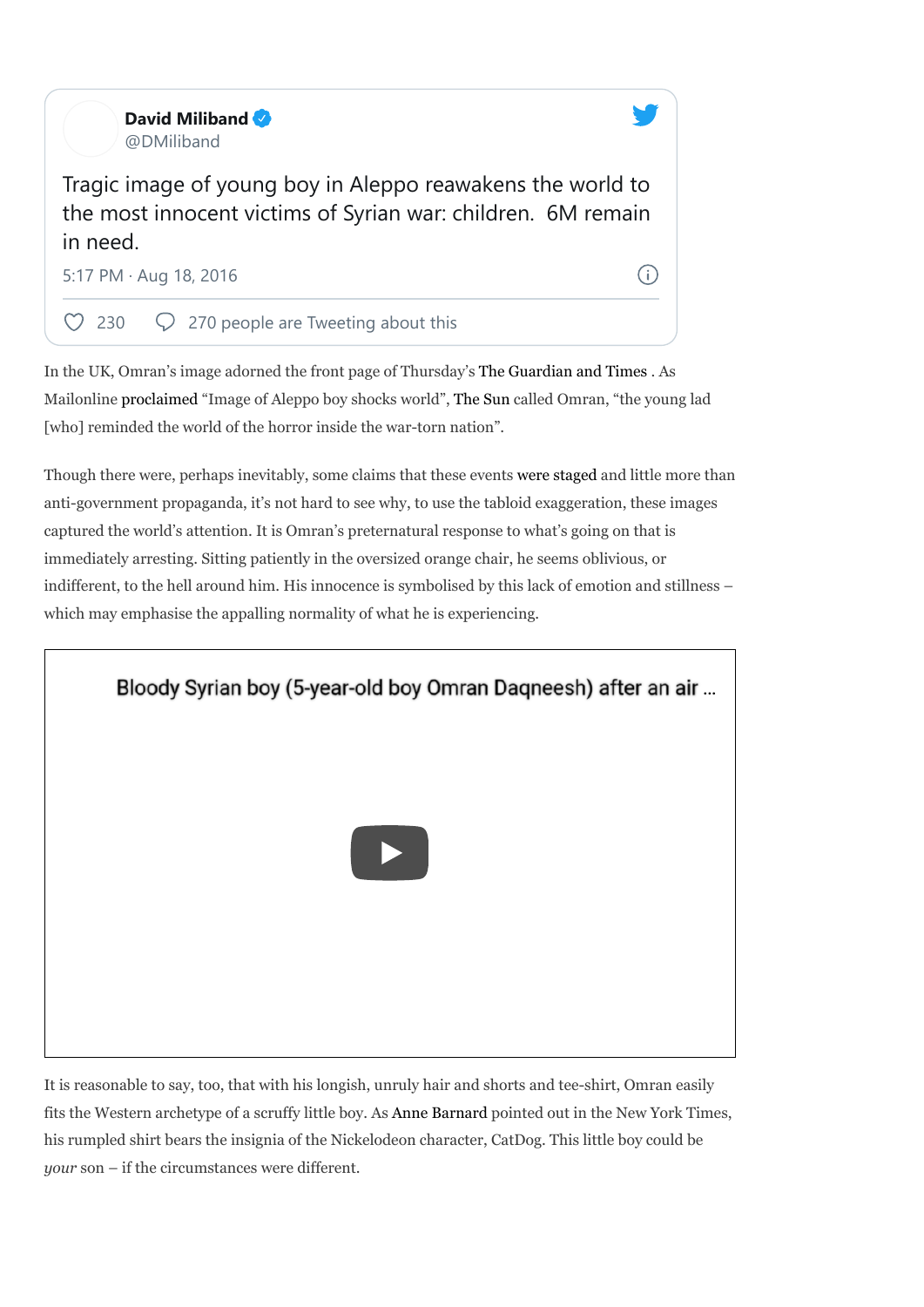## Moving pictures

Images of children affected by warfare are of course startling. The utterly shocking photograph of naked nine-year-old Phan Thi Kim Phuc screaming in the aftermath of a napalm attack remains the defining image of the Vietnam War and perhaps of all wars.



The horrifying image of nine-year-old Phan Thị Kim Phúc changed many people's views on the Vietnam War. Nick Ut, CC BY

As Susie Linfield wrote in The Guardian about the shocking images of three-year-old Aylan Kurdi, who drowned when the boat that was carrying him and other refugees sank en route to Turkey in September 2015:

Because children are vulnerable and blameless – the purest victims – depictions of their suffering have an extraordinarily visceral impact.

In cases such as Omran's, it is not sentimental to be upset and infuriated, it is merely human.

## Moving right along

But as Omran's image trended on social media, the problem for many commentators was that the sharing of images would in all likelihood be the end of the matter. In The Independent, Will Gore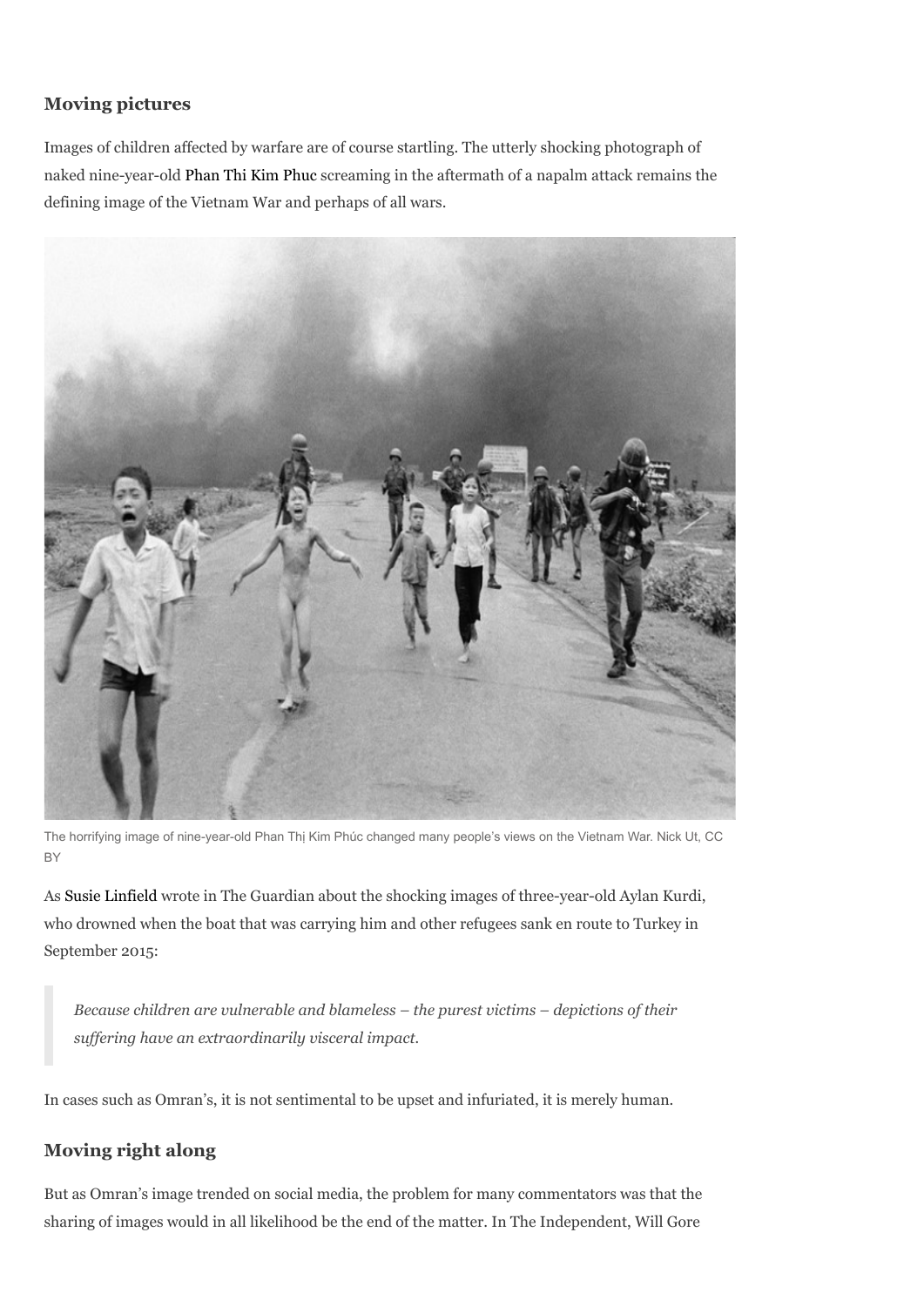wrote of the chaos of Syria and the fact that, though Omran had survived, the Syrian Observatory for Human Rights has estimated that to the end of May this year up to 14,000 children have been killed during the Syrian war with many tens of thousands more badly injured. In the Daily Mirror, the excellent Fleet Street Fox (Susie Boniface) stated:

You want to know the most awful thing about his picture? Sharing it is all we're going to do.

Boniface's observations are telling. It has become de rigueur to condemn atrocities via social media and in doing so believe that "we are doing our bit" through a very simple, quick and easy task. In today's 24/7 news culture, information appears and disappears with rapidity and it could be argued that the shocking image of Omran may just be another ephemeral, temporary assault on our senses. We register our distress via hash tags and changed profiles while wars continue and images blur into one as the news cycle turns inexorably.



Scenes from a tragedy: the body of three-year-old Aylan Kurdi made front pages around the world.

Because, as Aylan Kurdi so clearly demonstrates – we've been here before. The pictures of his death sparked debate around the war in Syria and the plight of refugees in general. In a display of unity and sorrow, the British media attempted to address the pitiful stories behind the scare-mongering, xenophobia and misinformation which had sadly been a feature of much of the previous coverage.